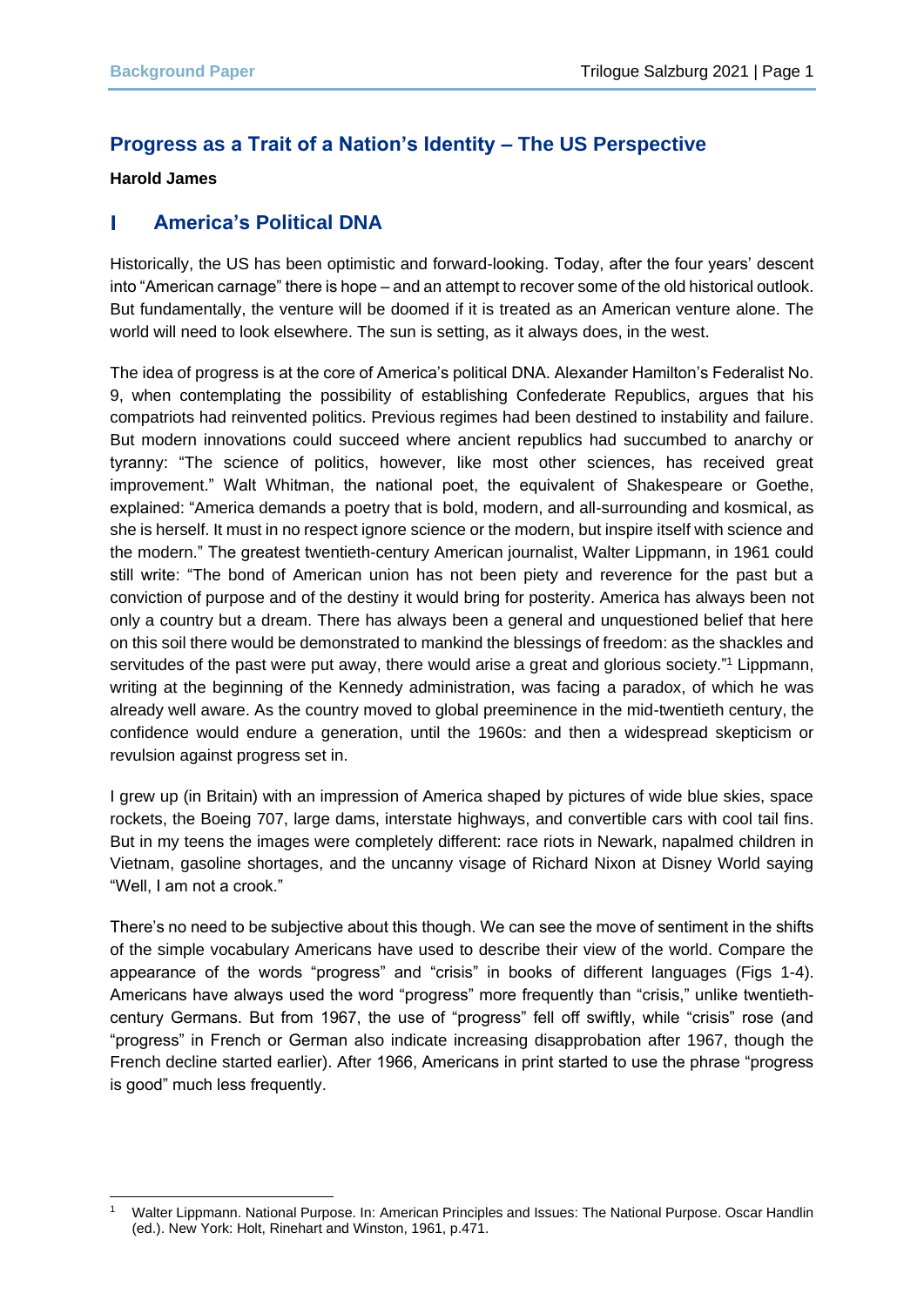

### Google N-Gram Word Frequency in Printed Books 1800-2018

In the 1970s, the situation grew much worse. Vietnam, the gasoline shortages, Watergate, stagflation amounted to a national loss of faith. In a moment of profound introspection, President Jimmy Carter cancelled his Independence Day speech in 1979, and spent ten days in Camp David listening to the American people. He then gave a gloomy speech, known for ever as "crisis of confidence" or "malaise" (Carter did not actually use that word). The crisis was striking "at the very heart and soul and spirit of our national will. We can see this crisis in the growing doubt about the meaning of our own lives and in the loss of a unity of purpose for our nation. The erosion of our confidence in the future is threatening to destroy the social and the political fabric of America."<sup>2</sup> America lost its innocence, its belief in progress.

There was a pincer movement against optimism in the late twentieth century, born of much deeper trends than the chances of particular personalities and politics. On one side, concern with the limits of growth, revulsion against materialism and consumerism, a rejection of capitalist prosperity. And on the other side, a newly dynamized Christian evangelical stream with a bleak millenarian content and a catastrophist obsession with the end of times – or as they frequently styled it, the rapture. Catastrophism thus had diverse roots, and it was the interplay of dismal visions that generated the

Source: Google Books Ngram Viewer.

BertelsmannStiftung

<sup>&</sup>lt;sup>2</sup> Carter, Jimmy. Crisis of Confidence. Televised speech, July 15, 1979.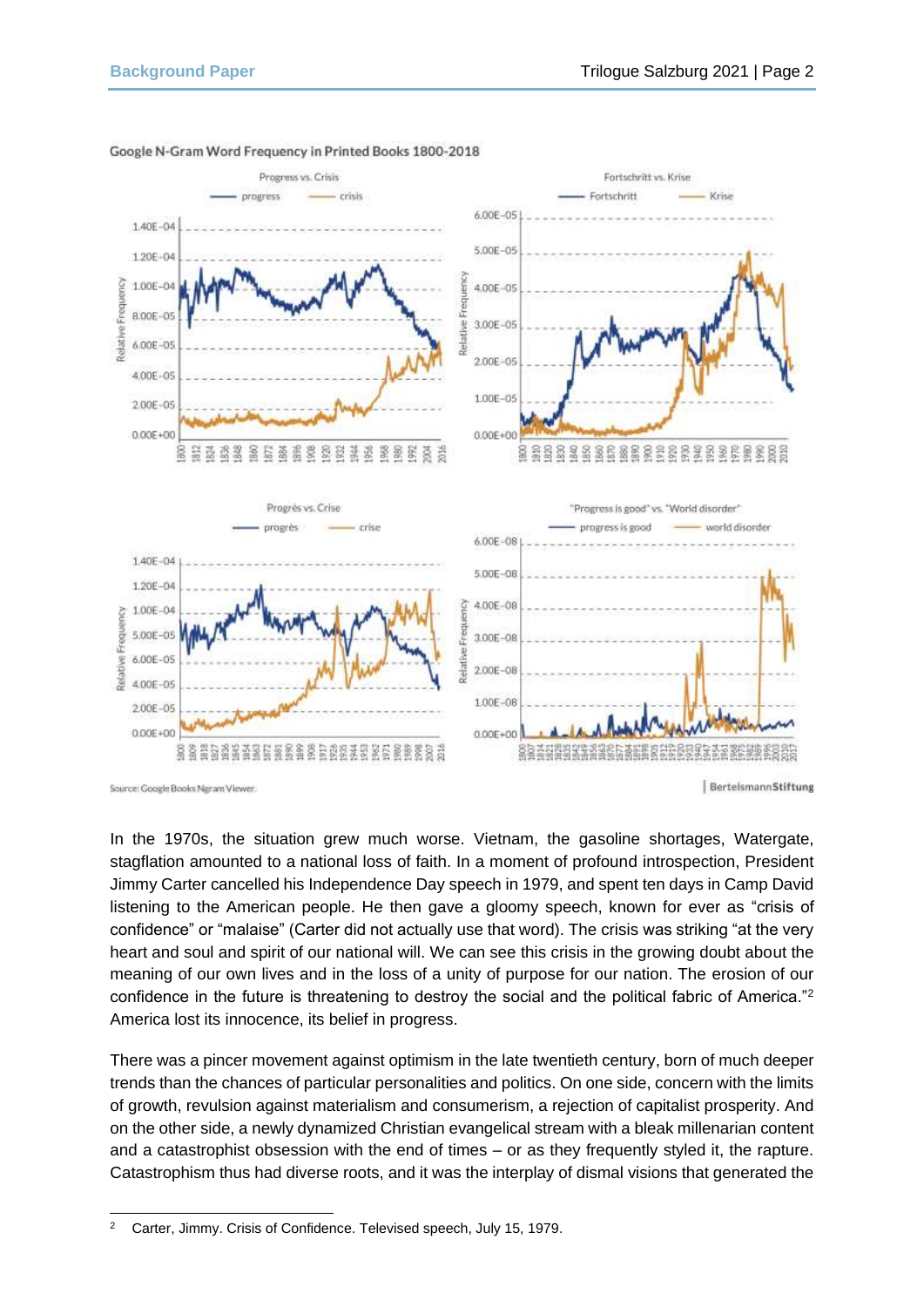new national mood. The individualism which once projected American optimism has now turned into a self-obsession and selfishness, in which a substantial minority of Americans (around a third) for instance reject the idea of getting vaccinated because they think that they  $-$  as individuals  $$ don't need that protection: they don't appear to think of their fellow citizens.

#### **The Eyes of All People Are upon Us** Ш

It is worth tracing the responses to the new American malaise through presidential speeches. Ronald Reagan tried to reimagine or reinvent American purpose, and consistently and systematically used two phrases from John Winthrop's "lay sermon" of 1630, "we shall be as a city upon a hill; the eyes of all people are upon us." These words of early America offered a way of building a new national sentiment – a vision of progress through the eyes of nostalgia. Winthrop, a prosperous Puritan lawyer and merchant, drew the document up as he prepared to lead the victims of English religious persecution to a new life in Massachusetts on the rather fragile ship "Arabella." His words eventually became the foundation stone for a new version of American exceptionalism.

Winthrop had titled his tract "A Model of Charity": the fundamental message was that the rule of Christian love and religiously driven mutual obligation should take precedence above economic considerations when the public wellbeing was at risk. Otherwise the risk was the collapse of hope and public humiliation. "So that if we shall deal falsely with our God in this work we have undertaken and so cause him to withdraw his present help from us, we shall be made a story and a byword through the world." And finally, "if our hearts shall turn away so that we will not obey, but shall be seduced and worship other Gods, our pleasures, and profits, and serve them, it is propounded unto us this day, we shall surely perish out of the good land whither we pass over this vast sea to possess it."<sup>3</sup> Reagan had originally emphasized the grim warning inherent in the "story and byword," the consequence of dealing falsely with our God, but after 1981 largely dropped that part of the Winthrop message.<sup>4</sup> In fact, as used by Reagan, and countless other political speakers at festive and commemorative events since the 1980s, the warnings were ignored, and only the triumphalist part of the "city on the hill" (and often with the perhaps inappropriate addition of "shining") was deployed in the rhetoric of America's civil religion.

#### **Experts and Technocrats** Ш

One of the features of the traditional or old American belief in progress was a willingness to trust government to technocrats. The California engineer William H. Smyth coined the word "technocracy" in 1919 to describe "the rule of the people made effective through the agency of their servants, the scientists and engineers." The concern with technocracy as a solution to organizational problems was pushed further during the Second World War. The main focus of that new development was the United States, and the new approach to science and scientific knowledge underpinned the spectacular strength and international dominance of the US economy in the postwar period. The Manhattan Project – which developed the atomic bomb – had a research budget that was larger in 1944 and 1945 than that of the entire Department of Defense. It introduced a new vision of "big science." The Office of Scientific Research and Development of Vannevar Bush laid a basis for public-private cooperation. Bush's 1945 report, "Science, the Endless Frontier," set out a bold vision: "Without scientific progress no amount of achievement in other directions can

Rodgers, Daniel T. As a City on a Hill: The Story of America's Most Famous Lay Sermon. Princeton University Press, 2018, pp. 307-308.

Rodgers (p. 243) carefully calculates that in more than 30 references after 1981, Reagan only used the "byword" part twice.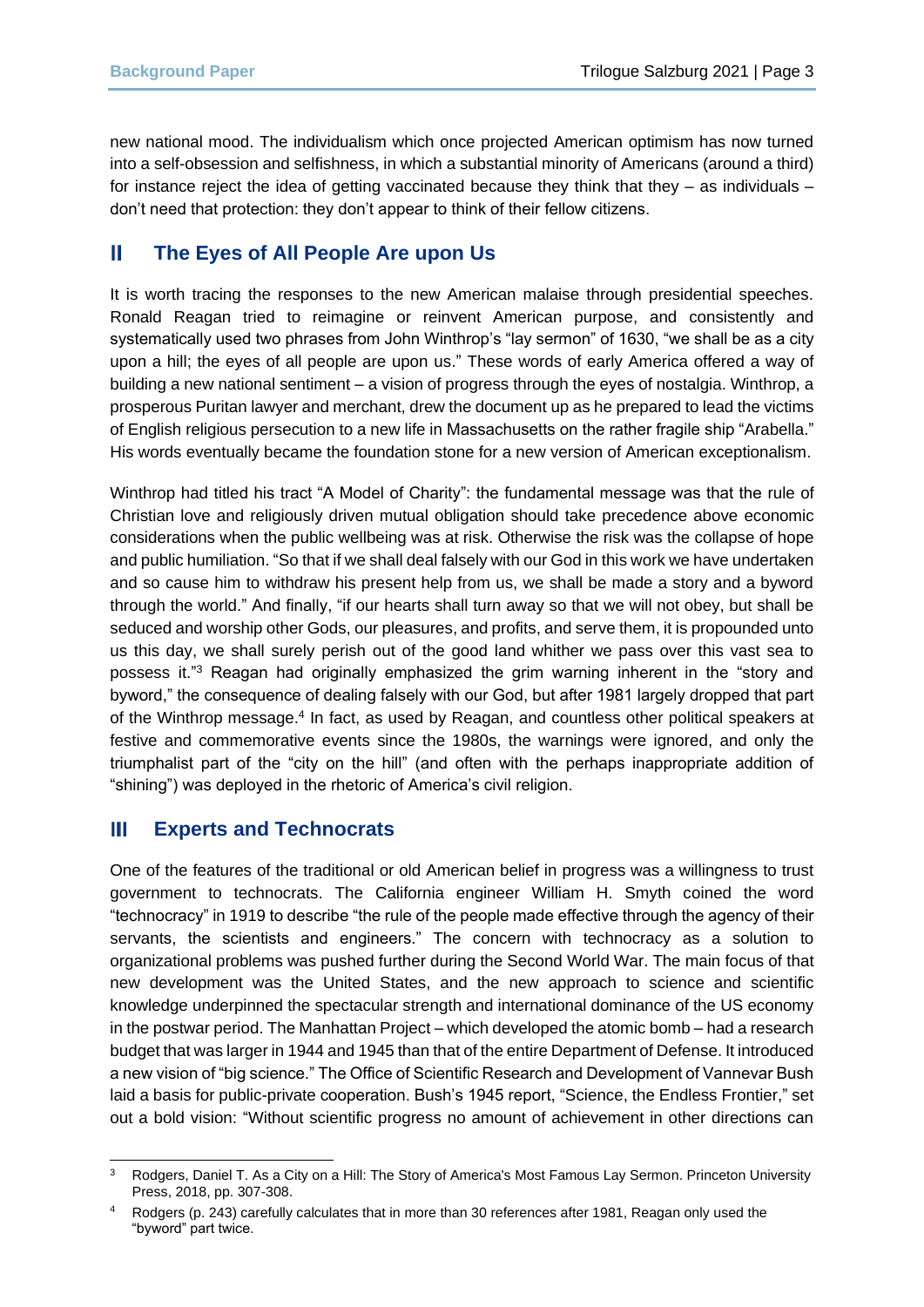insure our health, prosperity, and security as a nation in the modern world." The report laid out in a stunning way – that later generated some pushback from practitioners – how "basic research is the pacemaker of technological progress."<sup>5</sup> Inventiveness will produce solutions.

But then Vietnam destroyed confidence in military or strategic technocrats, the Global Financial Crisis destroyed faith in economic technocrats, and COVID produced a backlash against science. Epidemiologists, vaccine scientists, public health experts: could they be trusted. The diversity of epidemiological models and their conflicting results prompted popular confusion and uncertainty. One review of the major models concluded: "the language of these papers suggests a degree of certainty that is simply not justified. Even if the parameter values are representative of a wide range of cases within the context of the given model, none of these authors attempts to quantify uncertainty about the validity of their broader modeling choices."<sup>6</sup> Uncertainty and complexity  $$ which might be thought to produce a greater demand for science and expertise – instead produced a loss of hope and purpose, and a pervasive skepticism.

It is easy to see why periodic revolts against technocrats and experts take place. These people are making decisions on the basis of prognoses that are problematic and uncertain: those prognoses often are revealed after the passage of time – sometimes even quickly – to be flawed. Putting together micro analyses in a context which also generates a macro vision is an exercise in vulnerability because of the number of simplifying assumptions that are required. In addition, the technocrats have deliberately cut themselves off from the social environment which gave them meaning. Manfred Clynes and Nathan Kline in the scientific journal "Astronautics" in 1960 coined a new term, "cyborg"; "I thought it would be good to have a new concept, a concept of persons who can free themselves from the constraints of the environment to the extent that they wished." That was a cybernetic organism or cyborg.<sup>7</sup> But it is not human.

The need for techniques to manage complexity generally arises out of a specific challenge – the classic one is military conflict, and it is indeed the great and transformative conflicts of the Civil War that pushed the idea of progress in America most dramatically (see Figures "Google N-Gram Word Frequency in Printed Books 1800-2018"). But technocrats become cyborgs and generate discontent when societies no longer muster the sense of overall purpose that gave the abdication of power its original launching pad.

<sup>5</sup> [https://www.nsf.gov/od/lpa/nsf50/vbush1945.htm#ch1.3,](https://www.nsf.gov/od/lpa/nsf50/vbush1945.htm#ch1.3) [retrieved July 20, 2021]; for the pushback see Stokes, Donald E. Pasteur's Quadrant: Basic Science and Technological Innovation. Washington: Brookings, 1997.

<sup>&</sup>lt;sup>6</sup> Avery, Christopher et. al. Policy Implications of Models of the Spread of Coronavirus: Perspectives and Opportunities for Economists. In: NBER Working Paper No. 27007, April 2020.

<sup>7</sup> Gray, Chris Hables (ed.), Steven Mentor and Heidi Figueroa-Sarriera. The Cyborg Handbook. London: Routledge, 1995, p. 47; Gerschlager, Caroline (ed.). Expanding the Economic Concept of Exchange: Deception, Self-Deception and Illusions. New York: Springer Science + Business Media, 2001, p. 107.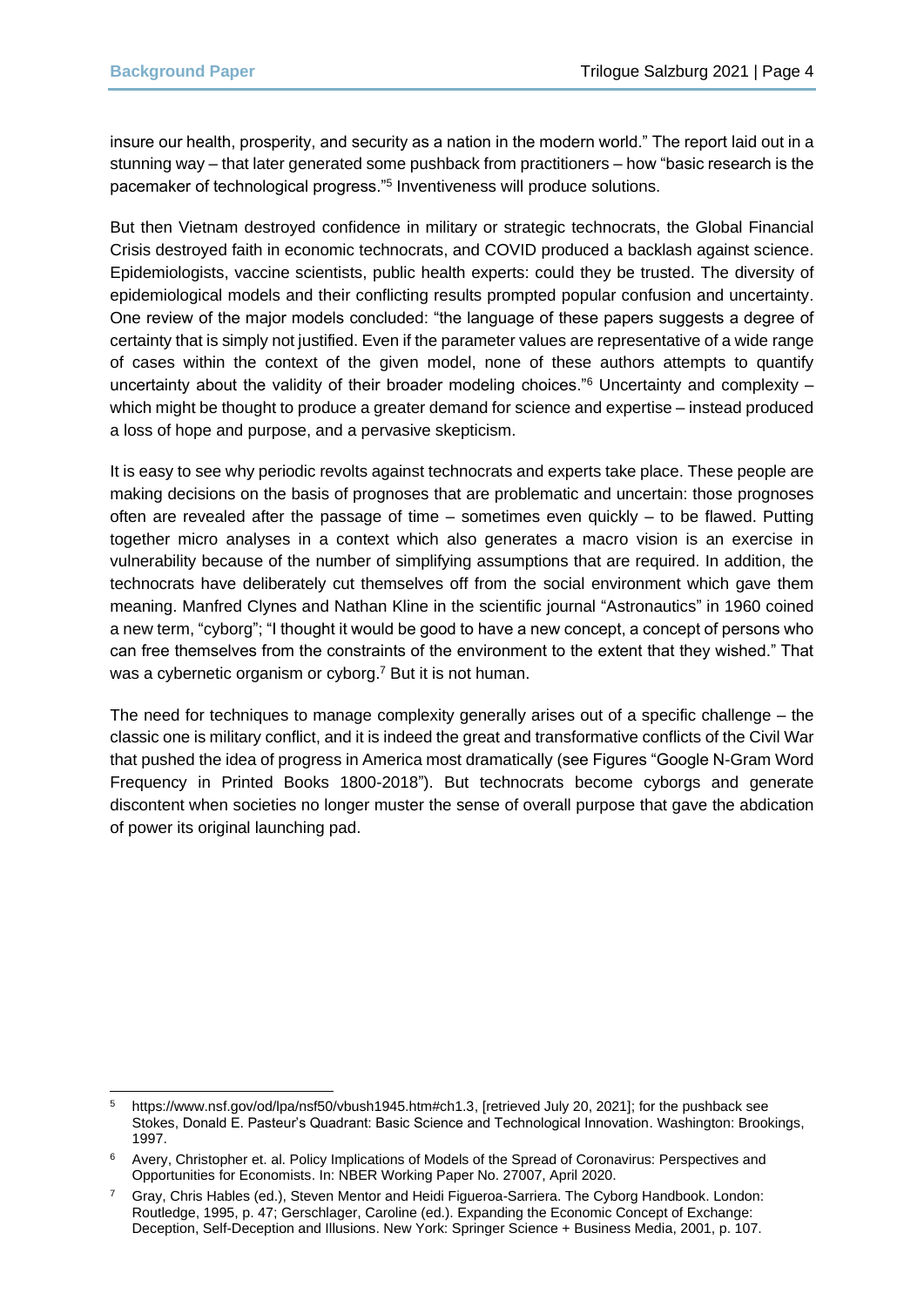#### IV **Engagement with the World**

It would be wrong to believe, as some influential thinkers in China do, that the US is in a terminal decline. It is still a highly innovative and inventive society. But American engagement with the world has been consistently on the retreat for some time, since the 2008 financial crisis. The process of disengagement is visible in politics (since 2000) as well as in economics (largely since 2008). Victoria Nuland, likely to be Under Secretary of State for Political Affairs in the Biden administration, complained how "Washington and its allies had forgotten the statecraft that won the Cold War." Resignation set in, and "Americans have lost confidence in their own ability to change the game."<sup>8</sup>

The economic phenomenon of disengagement is most obvious in trade, where since 2008 US trade has been exporting. But going back to the 1970s, the world's share of trade relative to that of the US was consistently rising (see Figure "Imports of Goods and Services as Share of GDP").



Imports of Goods and Services as Share of GDP

Source: World Bank data

BertelsmannStiftung

We can see the same result in other measures of globalization, including the most wide-ranging of the measures available, the KOF index. Only in information openness has the US substantially globalized in the past twelve years (see Figure "US Globalization").

*<sup>8</sup>* Nuland, Victoria. Pinning down Putin: How a Confident America Should Deal with Russia. In: Foreign Affairs, July/August 2020, p. 93.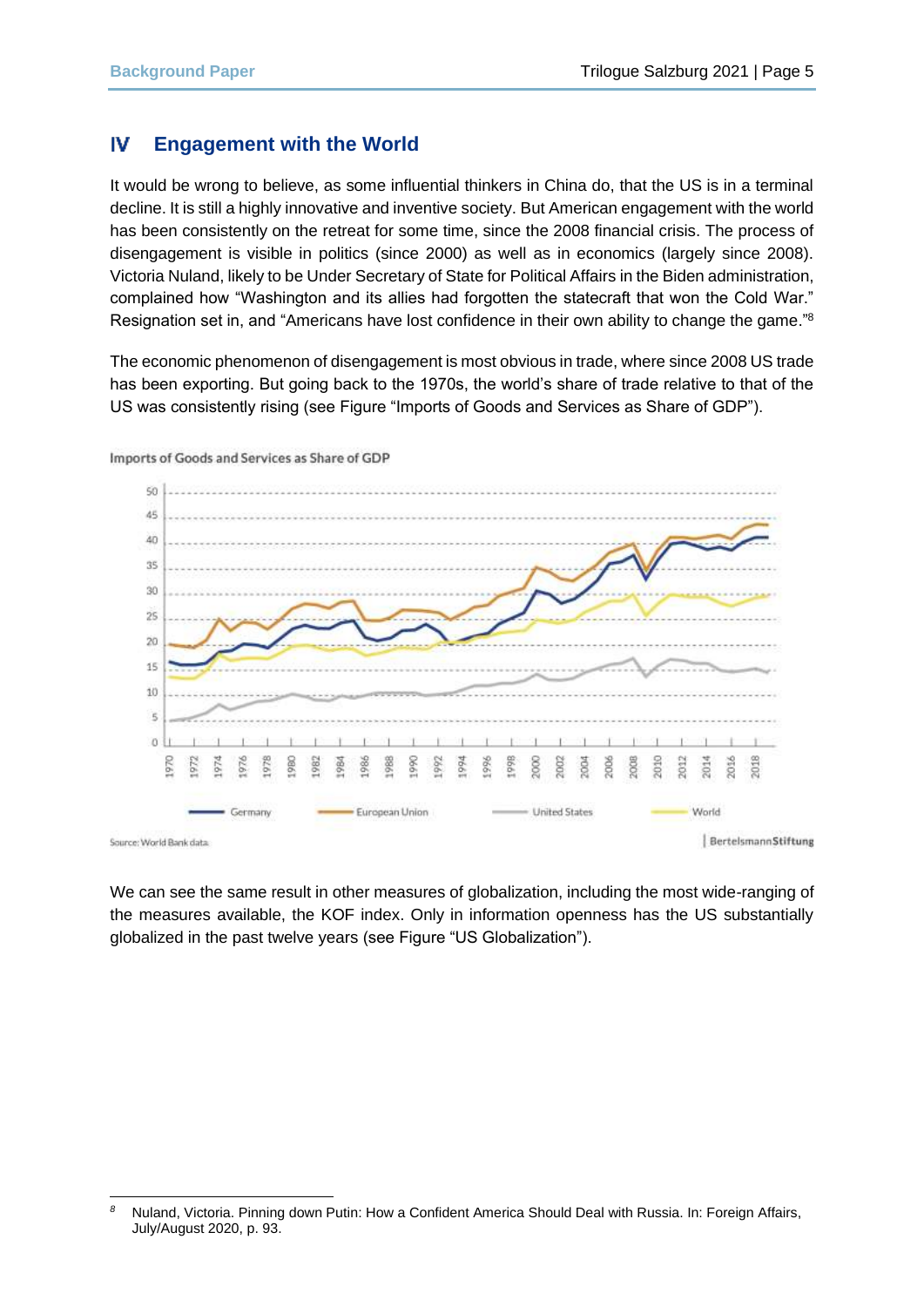### US Globalization (KOF Index)



In the past, the dynamism of the US relied on immigration: that was the great nineteenth-century model. But the rate of growth of the immigrant population has been falling for several decades (see Figure "Average Annual Growth in US Immigrant Population").

> S  $\overline{\mathbf{a}}$  $\overline{3}$  $\overline{2}$  $\mathbf{1}$  $\theta$ 1960-70 1970-80 1980-90 1990-2000 2000-06 2006-10 2010-15 2015-20  $-1$

Average Annual Growth in US Immigrant Population In Percent

Source: US Census Bureau

BerteismannStiftung

The US is becoming less dynamic and open, and also more introspective, obsessed with culture wars, and more concerned with the historic injustices (mostly racial and connected with the legacy of slavery) that always marred the exceptionalist American promise of progress.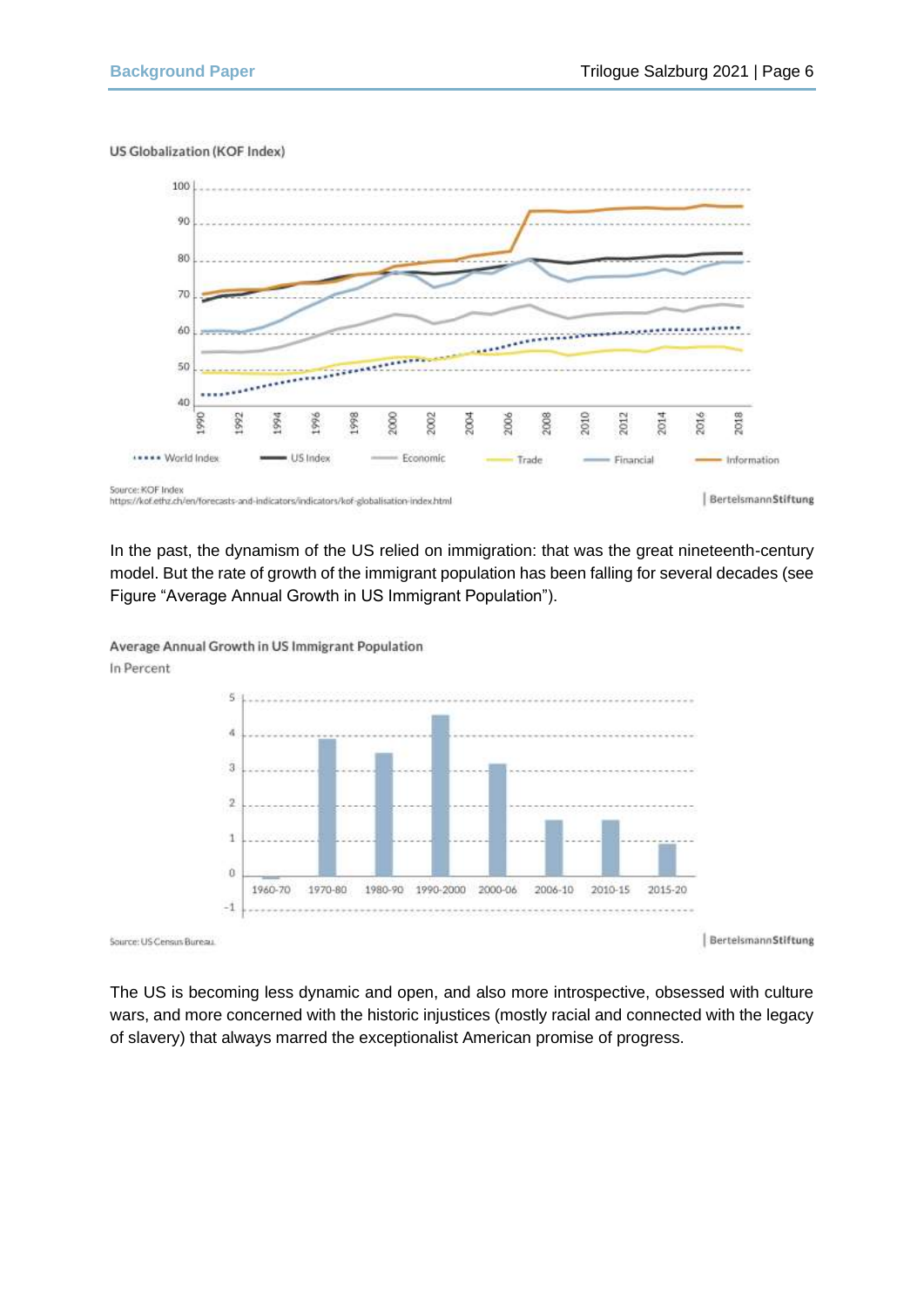Can there be a turning back to the world? One of the perennial American themes is the search for a (secular) redeemer, a hero who will reinterpret, remake and refound the American vision. In 1961, Lippmann explained, "We are now waiting to be shown the way into the future. We are waiting for another innovator in the line of the two Roosevelts and Wilson." <sup>9</sup> We are still waiting, and the reception of Biden – the enormous relief after the bleak Trump years – reinvigorates the hope.

The new US administration has indeed announced a firm commitment to revive the principles of multilateralism. On January 25, 2021, five days after his inauguration, President Joseph Biden tweeted, "I spoke today with German Chancellor Merkel, conveying my commitment to multilateralism, the transatlantic alliance, and close coordination with allies on the range of global challenges from COVID-19 and climate change to China and Russia."<sup>10</sup> The most spectacular Uturn has been on climate policy, and reengagement with the Paris climate agreement.

However, much of the rhetoric, and the apparent policy stance, on China remains unchanged from the Trump era, and some analysts even think of it as a "copy and paste exercise." For the moment, Biden just says that he needs to have time to rebuild the US economy before he can turn to the trade concerns. Naturally, rebuilding the US economy is not something that can be achieved overnight. Katherine Tai, the US Trade Representative, explained to the National Foreign Trade Council that Biden intended to "implement a worker-centered trade policy. What it means in practice is that US trade policy must benefit regular Americans, communities and workers. And that starts with recognizing that people are not just consumers. They are also workers and wage earners."<sup>11</sup>

The trade stance is likely to spill over into climate negotiations, where engagement with China is especially vital. Biden opened the climate summit in April by emphasizing the priority of jobs: "We are here at this summit to discuss how each of us, each country, can set higher climate ambitions that will in turn create good-paying jobs."<sup>12</sup>

Special envoy John Kerry announced – in an apparent return to American optimism - that "We are the country that went to the moon. We didn't know how we were going to get there when President Kennedy announced the goal, but we did it."<sup>13</sup> The statement indicates the contours of the American approach – to rely on green technologies, hydrogen fuels, batteries, carbon capture – but without much attention to the creation of incentives that will modify behavior. A carbon tax is a political impossibility in the US, because of the way its effects would fall disproportionately on middle America, while sparing the urban coastal elites who do not depend so much on automobiles. The alternative, carbon pricing through ETS – the well-developed system in the EU – has been applied in California, but elsewhere holds little appeal. There is thus still a central mystery on how the US will actually implement very ambitious targets. The central promise on clean energy R&D is to invest \$35 billion over seven years "in the full range of solutions needed to achieve technology breakthroughs that address the climate crisis and position America as the global leader in clean

<sup>9</sup> Lippmann, p. 472.

<sup>10</sup> https://twitter.com/potus/status/1353879328203943936?lang=en, [retrieved July 20, 2021].

<sup>&</sup>lt;sup>11</sup> Hayashi, Yuka. Biden Trade Policy to Center on Workers, USTR Nominee Savs: Katherine Tai Expects New Administration to Confront China and Enforce U.S.-Mexico-Canada Pact. In: Wall Street Journal, Jan. 12, 2021.

<sup>&</sup>lt;sup>12</sup> Hook, Leslie, Camilla Hodgson and Christian Shepherd. US Aims to Lead by Example as Countries Pledge Climate Action: Summit Day 1: Biden Says Cutting Emissions Will Boost Jobs and China's Xi Promises to 'Phase Down' Coal. In: Financial Times, April 22, 2021.

<sup>&</sup>lt;sup>13</sup> Khan, Mehreen, Leslie Hook, Victor Mallet and Katrina Manson. New US Climate Strategy Opens up Old Faultlines with Europe: Biden's Environmental Comeback Only Masks Divergent Approaches Between the Two Economic Powerhouses. In: Financial Times, April 23, 2021.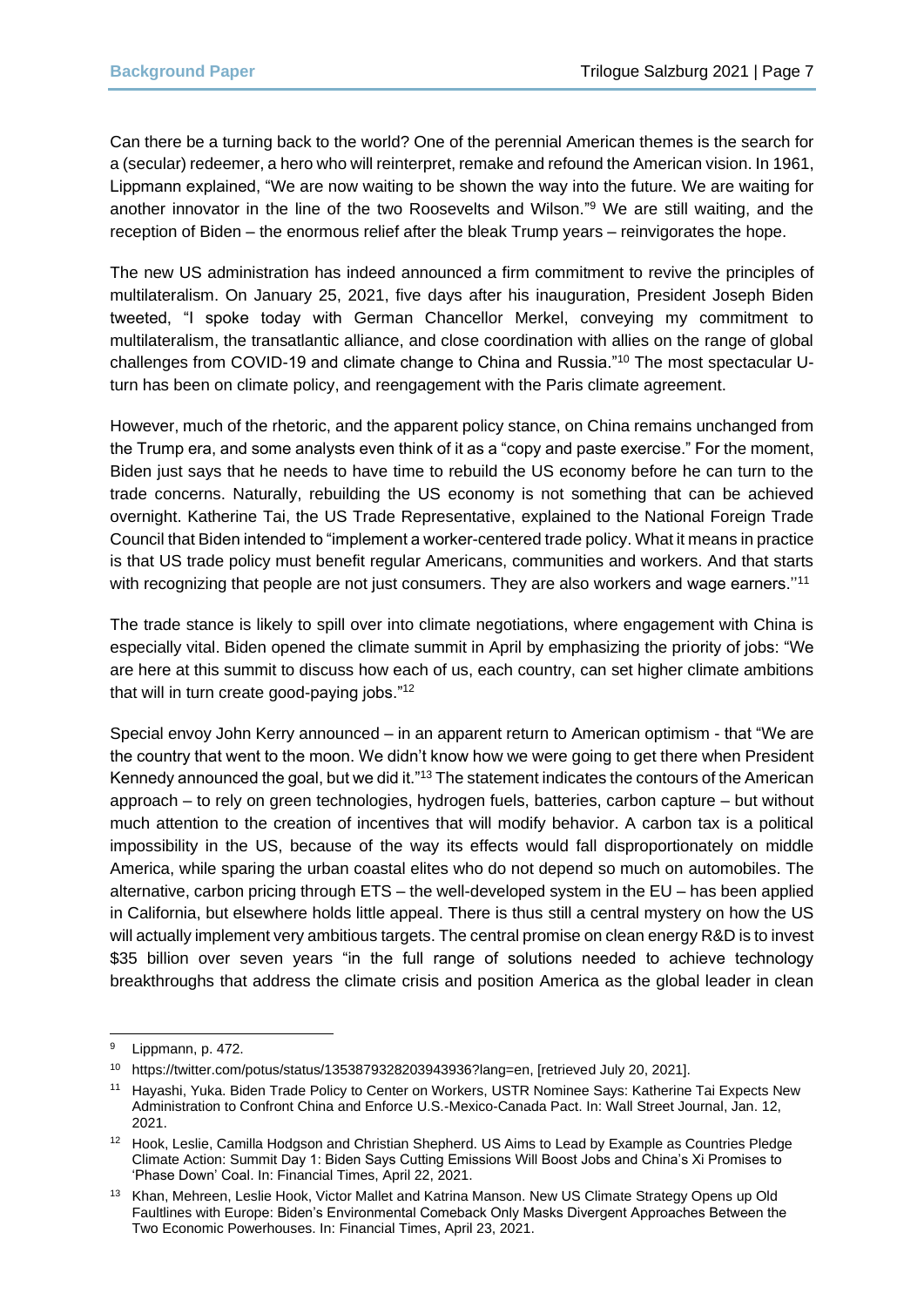energy technology and clean energy jobs." \$5 billion a year: that's really small change. It can't meet the messianic expectation.

The centrality of the US to everyone else's discussions of global governance may look to some optimists in Washington as if it will inevitably persist, because the US provides two common goods that everyone still, for the moment, needs: the English language as a common medium of expression, and the American dollar as a common medium of exchange. Will they endure even after the relative decline of America's share in the world economy, the rise of big new economic powers, the fragility of the international order, and the increased push (even with the new administration) to disengage from the world?

Both language and dollar are now under threat. The past years have seen enormous advances in automatic translation. For a long time, the world was dependent on just a few mechanisms in which computer learning helps to produce better translations. The preeminence of Google, and Google translate, in this domain ensured that for instance the EU needed to develop its own automatic translation service for its internal and external documents. The rapidity of development of AI means that these monopolies are breaking down, and that much superior products to those of Google or Microsoft are now available at low prices. Peoples across the world will be able to communicate without the necessary intermediation of the language of Shakespeare.

And money as a translator of wants and needs? The long preeminence of the dollar is under challenge, but not primarily from other currencies – though both the euro and the renminbi are sometimes presented as claimants to the throne of the dollar. The national era in money was drawing to a close at the same time as a technological revolution gave rise to radically new methods of addressing the problem of a cross-border language or memory. This insight offers a key to understanding financial evolution after the crisis of 2007-8. One consequence is the unbundling of the apparently solid historical link between money and monetary stability and government fiscal management. Experiments to tackle the economic fallout from COVID through large central bank stimulus programs, promised for long time periods, risk a new vulnerability and an oscillation between deflationary and inflationary dangers. It is likely that the world will demand a new monetary revolution.

As money is unbundled into different functions, with new platforms of exchange, where is innovation most likely to occur? One prediction would be that the innovation would occur where states are weak and not trusted, and consequently state promises are not seen as highly credible. In those cases, it is much more attractive, and much more urgent, to unbundle fiscal and monetary action. By such criteria, the revolution is likely to occur fastest in quite poor countries – in Africa, or in former Soviet Republics. The new technical developments offer a new possibility of grasping the opportunity of leapfrogging history, moving from poverty and institutional underdevelopment to institutional complexity and the chance of innovation and prosperity.

Another future scenario looks at already well-developed industrial societies. It is in that environment where society is most divided into communities of interest who do not need to exchange much across groups, and perhaps do not want to associate with groups that have different social or cultural values. In highly modernized and individualized societies, where the promise of social cohesion means less, being able to separate peacefully into different groups may become a way of avoiding clashes and conflict. Currencies will establish communities, bound together by exchanges of information. We will unbundle different aspects of our lives: thus Starbucks cards might be used as an international currency for luxury food products, or Apple music or Spotify plans/memberships for buying or selling sounds. But the new digital eco-systems might be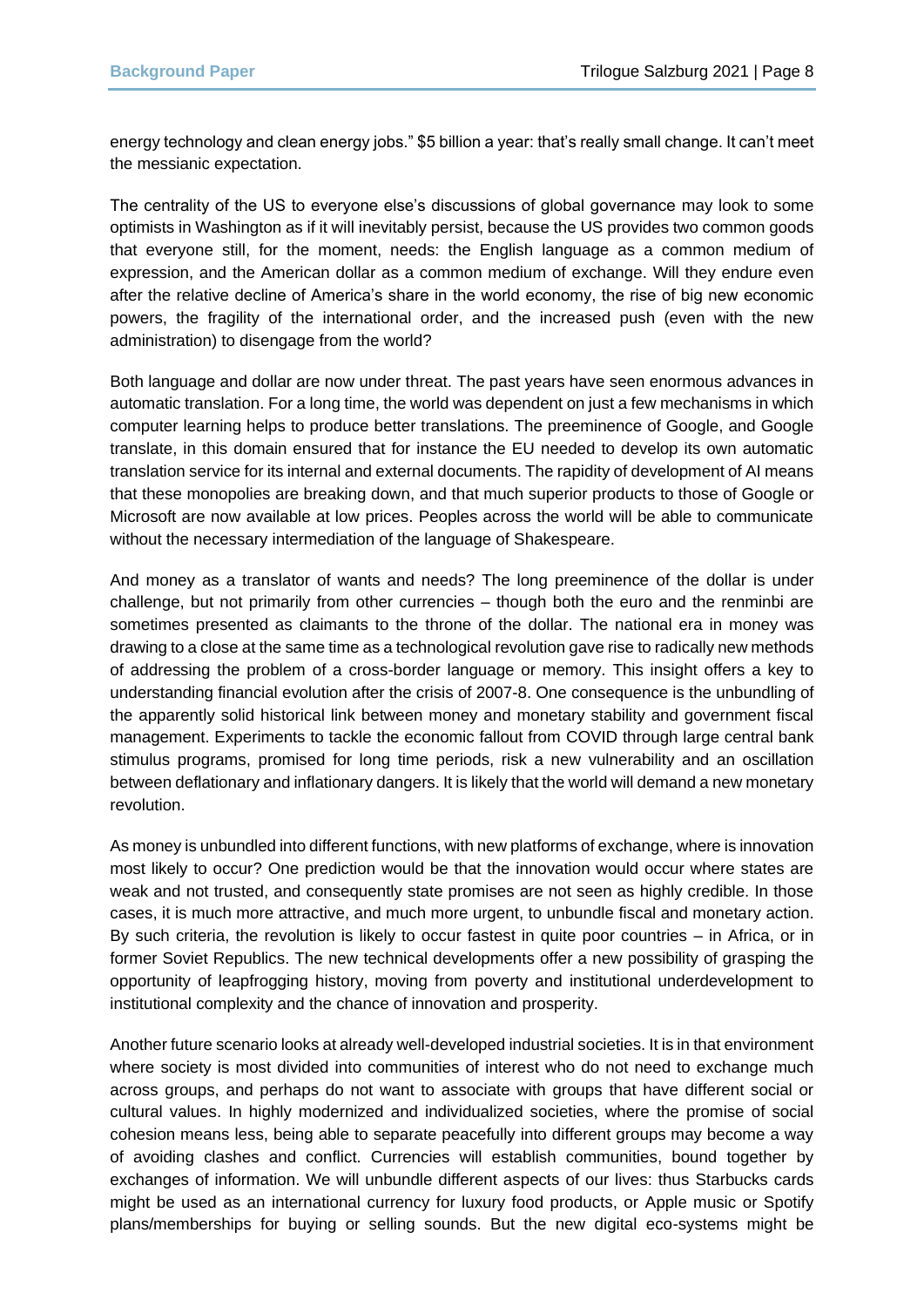rebundled in new ways: excessive consumption of coffee or of sugars, for example, might be linked to alerts to medical service providers. And the willingness to use smart currencies might be linked to reduced health and life insurance premia (while correspondingly, an unwillingness would be penalized through higher prices).

The circumstances that led to the long period of dollar hegemony are now changing. COVID is accelerating that development – as in many other areas of life. It is making for more digital globalization, and less actual globalization, less movement of people and of goods. There is more information flowing – this is the ultimate weightless economy or weightless globalization.

The dollar's centrality was prompted by the demand for a deep and liquid safe asset; and that centrality will only disappear when alternative safe assets emerge, backed in some cases by nonstate providers. In the past, alternative safe assets dominated – when precious metals were the basis for currency issue. Even in the late twentieth century, nostalgic commentators looked back to that era. The alternative is to think of currency as having a real collateral – in this particular case, information generated by the participants in a wide variety of overlapping communities.

#### v **The Way Forward: The Eyes of All People**

In the end, there won't be one language or one currency on the throne. The world will have to solve its problems without the United States, and reinvent multilateralism substantially on its own. There is thus a premium on thinking about the way the world can be coordinated. What sort of institutions will hold this new world together? "Globalists" (a phrase originally popularized by Walter Lippmann) were attacked for trying to institute world government: but that was always a vain and foolish dream. It would fail very quickly in any attempt at social or cultural translation. Instead, there is a need – and the technical possibility – of connecting all kinds of local communities.

There won't be central planning on any world scale. The best hope for getting coordinated action is to think of incentives – and the most powerful incentives are consistently delivered through price mechanisms. Prices create signals, to which behavior responds. If carbon products are to be used less, they need to become more expensive.

People will want to be sure that they are not unfairly being pushed into novel patterns of behavior. This is where price transparency – and information transparency, more generally – is vital.

There were three distinct ways in which multilateral governance institutions had operated in the long era of postwar stability. The first, and probably initially most attractive, but also most uncertain in terms of its legal status, is a judicial or quasi-judicial role in arbitrating disputes between countries. There are always cases that look as if they require arbitration: trade disputes, or – often associated with trade disputes – debates about whether currencies are unfairly valued so as to produce a subsidy for exporters. The new emphasis on sovereignty in the US, the UK, and elsewhere in Europe where "sovereignists" confront "globalists," pushes back against this type of arbitration.

The second style of multilateralism involves institutions acting as sources of private advice to governments on policy consistency and on the interplay between policy in one country and those in the rest of the world: explaining and analyzing feedbacks and spillovers and offering policy alternatives. The essence of this kind of advice is that it is private. It is like speaking with a priest in the confessional. The outcome may be that behavior or policy changes, but the outside world will not really understand the reason or the logic that compels better behavior.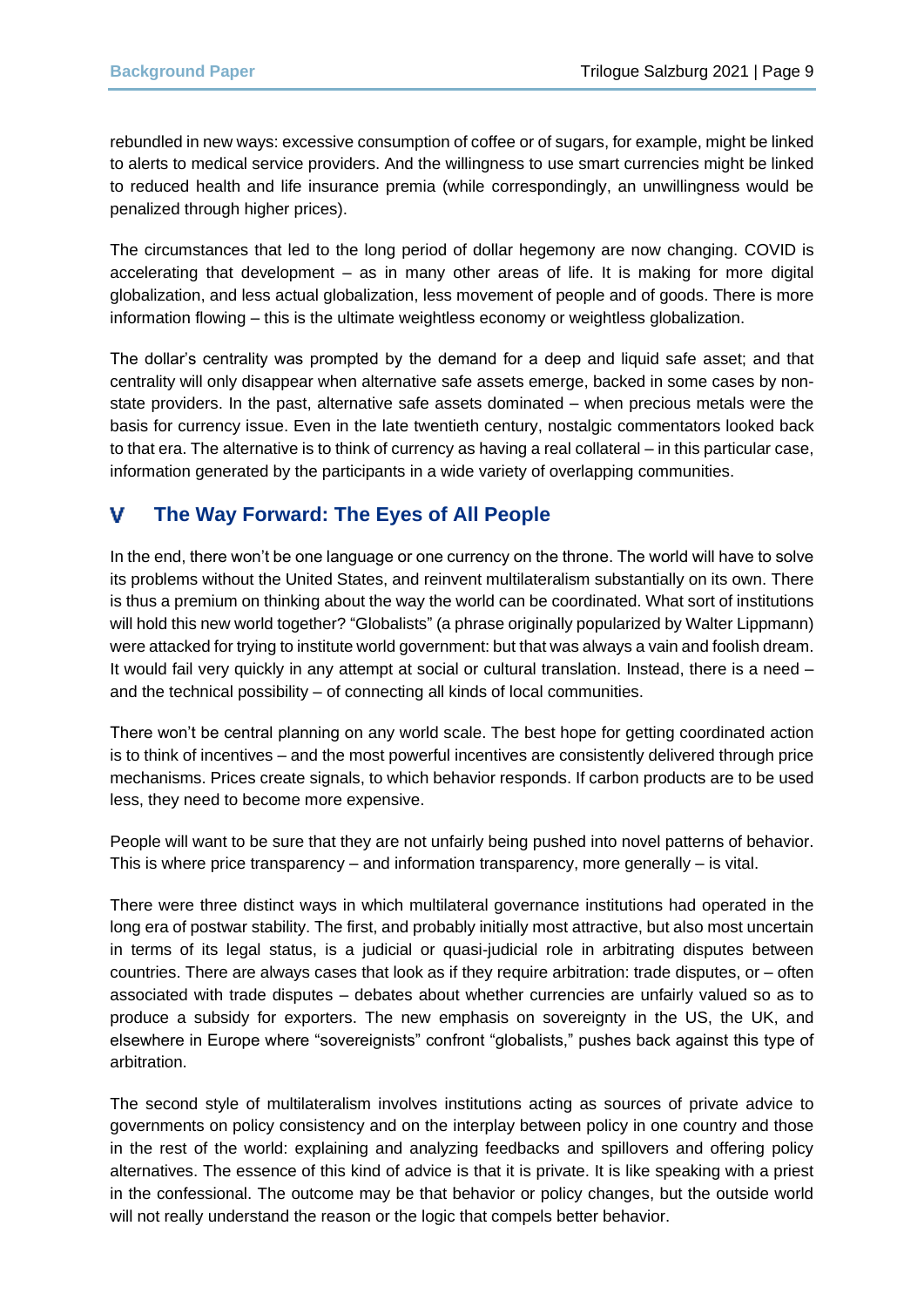The third is as a public persuader with a public mission. British Prime Minister Gordon Brown liked to use the phrase "ruthless truth-telling" or "speaking truth to power" with regard to the advice of multilateral institutions. There is an increasing recognition of the limits of secret diplomacy and behind-the-scenes advice. Societies cannot be moved unless there is a genuine consensus that they are moving in the right direction. The backlash against globalization is fed by a climate of suspicion: experts, economists, international institutions are not trusted.

The post-crisis world is one in which ever larger and more frequently updated amounts of data are available. In the past, we needed to wait for months or years before we could conclude accurate assessments of the volume of economic activity or of trade. Now real-time data on a much broader set of measurable outcomes is available, and a great deal of effort is devoted to coordinating the prompt release of data. Some of this data is managed by international institutions, but much is held elsewhere, by universities (Johns Hopkins in the case of COVID health data), individuals (as in Raj Chetty's compilation of consumer data), companies (who keep it as a commercial secret), or governments (who try to suppress it when it is uncomfortable for them). The COVID crisis has shone a harsh light on the way in which health data, and health outcomes, are linked to many aspects of social and economic life. Its aftermath has also led to a politicization of other data – on the incidence of crime, and links between crime and other socio-economic data (income and ethnic identity). IT showed how data could tell us whether remedies or vaccines were effective – or quackeries (remdesivir versus hydroxychloroquine).

Information and its effective dissemination can assure that governments and communities, corporations and individuals, are held accountable: that they see the consequences of their actions, and that others see and react to them. The availability of data assures people that their actions have consequences; or as Winthrop put it in 1630, that the eyes of all people are upon us. This may be the only way we can return to the ideals of the original progressivist vision. Data and the translation of data into prices can provide Whitman's "bold, modern, and all-surrounding and kosmical" vision: a poetry of observability.

The nineteenth- and twentieth-century struggles over socialism and capitalism were cast as fights over ownership of the means of production. We can now be much more specific about what that production involves, as we know more. The wider dissemination of data will be inherently controversial. Not least because it offers the public, the citizens, an element of control. They can ask: are governments doing well in promoting public goods? Are specific companies with substantial market power hurting and harming, or protecting and promoting the general welfare?

The old conflicts were cast as fights over ownership of the means of production. We can now be much more specific about what means of production means. We need a movement now for the ownership of data – analogous to early nineteenth-century workers' demands to own their labor. Managing the supply of reliable and real-time information today opens up new possibilities for effective macro-economic global coordination, but also for increased democratic legitimacy. Information is a way of meeting the demand for the real engagement of citizens. More data, more freely available, would offer a basis for more informed political choice and for a new political economy of stability. The struggle of the twenty-first century will be over a new type of property: who controls your data, and how it is combined with that of others. How can data be shared for your benefit without compromising your interests, your individuality, and your concern for privacy? The American dream consisted of an unknown land; the world dream depends on knowing the land of data.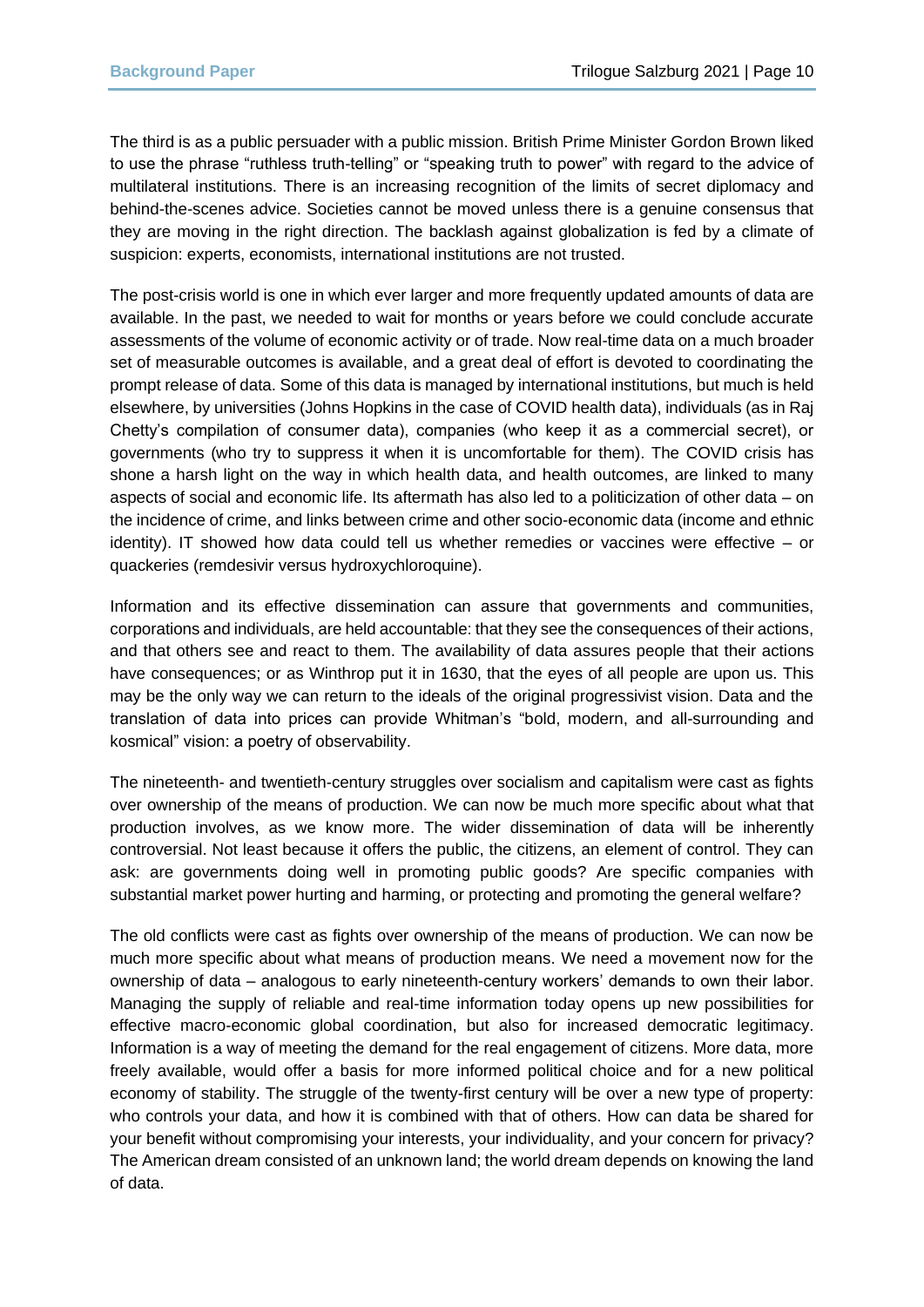#### **Summary** VL

The US has historically been optimistic and forward looking.

The historic vision relied on visibility and transparency: "the eyes of all people are upon us." The sense of acting in public generated accountability and responsibility.

From the late 1960s and the 1970s, American views of the future became bleaker, indeed frequently catastrophist, and Americans have become skeptical about technocrats: in military affairs, in economics, in health and environmental issues.

Since 2000, the US has disengaged from the world.

The centrality of the US is eroded because of technological challenges to what remains of the American special status: the role of the English language and the American dollar.

The debate about the future and how to manage uncertainty now relates above all to global public goods.

## **VII** Recommendation

American optimism can only be resurrected on a global level, through radical improvements in data management, accessibility and accountability.